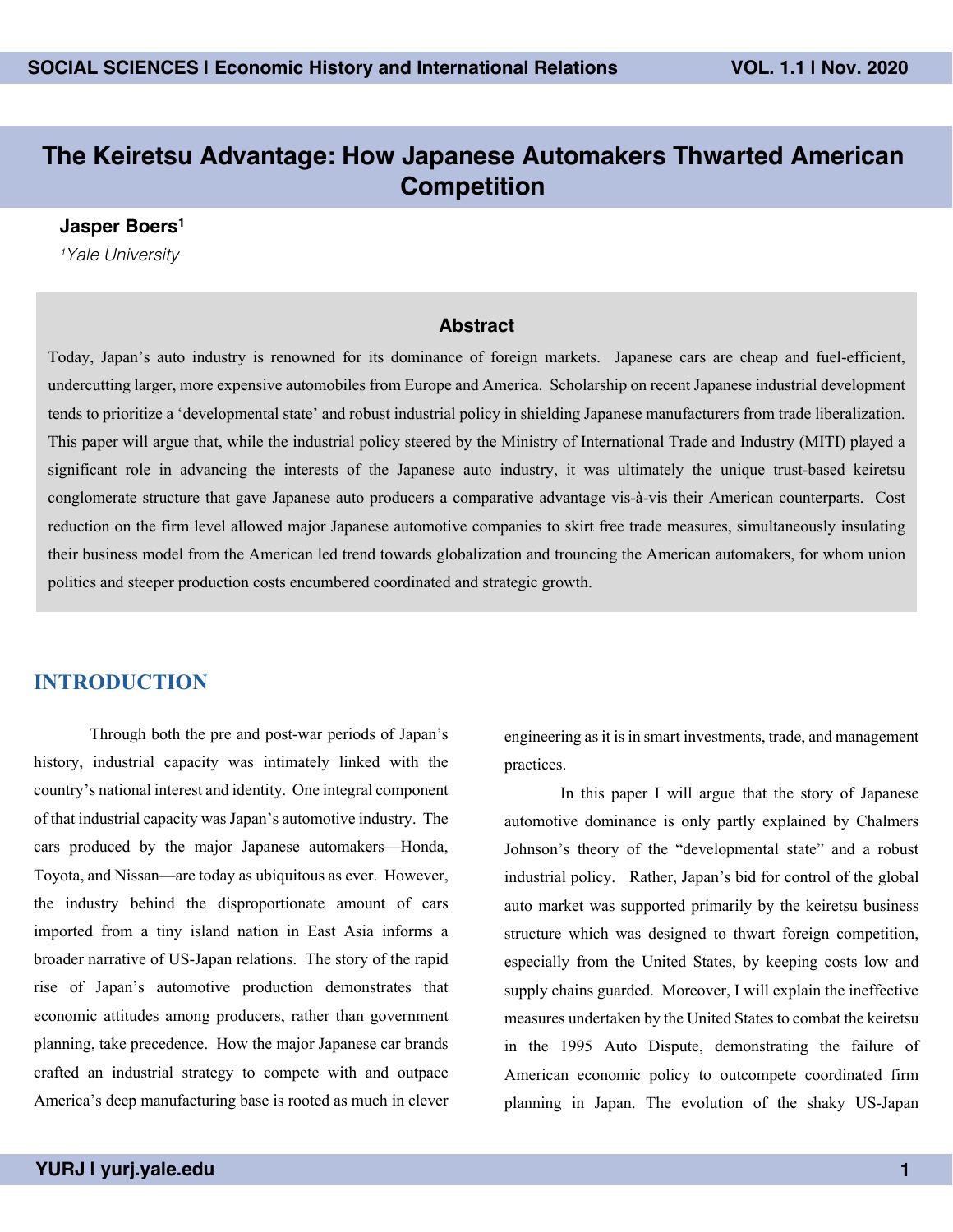economic alliance throughout the post-war period, with a focus on the automotive industry, will reveal how Japan "won" the globalized auto trade during the 1990s and beyond, establishing themselves as the premier exporters to the United States of cheap, fuel efficient cars in the 21st century.

The rapid expansion of the Japanese auto industry in the post-war period challenged American automakers on two fronts: design and cost. Japanese cars were smaller and cheaper, designed better for the fuel-conscious urban consumers who began to make up a larger and larger share of the American market. Furthermore, the 1973 oil crisis sparked a general market trend which favored smaller, affordable cars, and American autos were large and fuel-inefficient, making them less attractive than their Japanese counterparts. But Japan was not only in the business of making the right car at the right time. The unique style of Japanese industrial organization keiretsu—aimed at keeping prices down for Japanese producers while leveraging foreign markets as much as possible. Ultimately, it was these keiretsus that proved to be the determining force in the auto trade between the United States and Japan.

### **CHALMERS JOHNSON AND THE DEVELOPMENTAL STATE**

In his book MITI and the Japanese Miracle, Chalmers Johnson argues that the key to Japan's economic success lay in a strong industrial policy guided by state authority. MITI, the Ministry of International Trade and Industry, steered and coordinated the Japanese economy out of its post-war malaise. The policies it supported were guided by an economically nationalist creed; Johnson writes that MITI "is convinced that market forces alone will never produce the desired shifts … of energy and resources into new industries and economic activities." Under this broad philosophy, MITI policy

organized Japanese industry through patent regulation, trade barriers, and technology transfer restrictions. All of these policies can be labeled under the banner of "industrial policy," a phenomenon that economist Robert B. Reich has described as a policy that "focuses on the most productive pattern of investment, and thus it favors business segments that promise to be strong international competitors while helping to develop the industrial infrastructure (highways, ports, sewers) and skilled work force needed to support those segments." MITI, according to Johnson, was merely the next stage of evolution for Japan's prewar controlled economy. While Japanese government ministries before and during the war mobilized domestic industry to produce defense technology and wartime materiel, the post-war attitude focused on dominance in the expanding semiconductor and auto industries. Like before, Japan endeavored to use targeted industrial policy to decouple its economic power from constraints on its geography and natural resources. Unlike before, the main exponent of Japanese industrial policy—MITI—would harness and redirect globalization and trade liberalization rather than aim at pure autarky.

Thus, Johnson seeks to prove that there exist sizable "differences between the course of development of a particular industry without government policies … and its course of development with the aid of governmental policies." Johnson's thesis may not be wrong—industrial policy certainly contributed to the global ascent of Japanese industry in the latter half of the 20th century. However, his framing of Japanese industrial policies ignores some of the key non-governmental factors—like the infamous keiretsu structure, which exacerbated trade tensions between the United States and Japan by protecting the auto industry. In light of the oil crisis, low prices appear to have been the central ingredient of successful carmaking, and keiretsus allowed for major automakers with extensive supplier networks to slash production costs through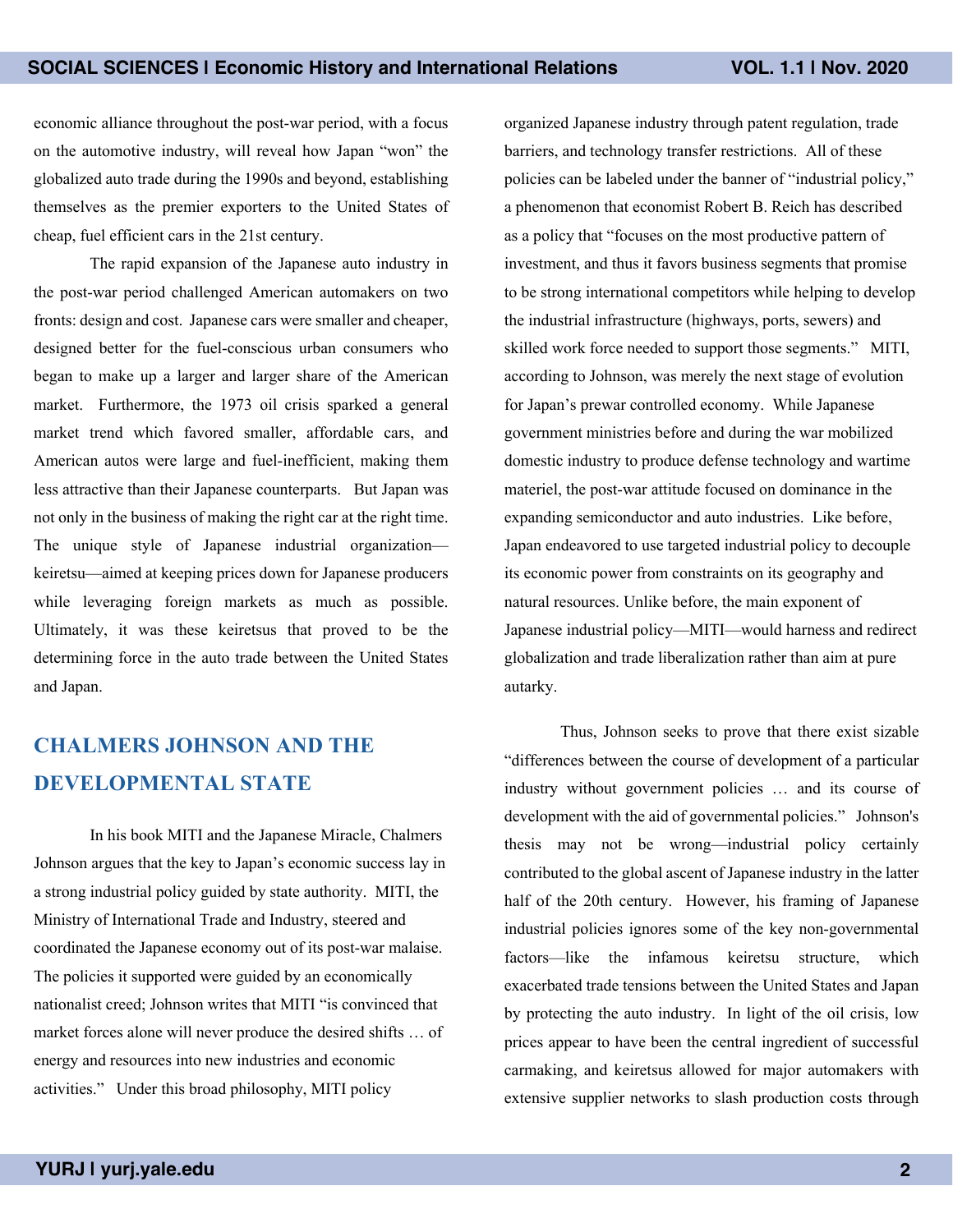lower wages and higher quantity production. An analysis of the late history of the auto industry in Japan will, I hope, augment Johnson's thesis and explain why internal microeconomic

aspects of firm organization ultimately guided the success of the Japanese auto industry. As we will see, even the neoliberal agenda of President Clinton proved insufficient in breaking the backs of the keiretsu.

# **JAPANESE INDUSTRIAL STRATEGY IN THE POST-WAR PERIOD**

Prior to World War II, Japanese industrial capacity was packaged into zaibatsu monopolistic and oftentimes dynastic corporate entities which controlled entire industries. The

zaibatsu organized themselves around "holding companies, interlocking directorships, and mutual stockholdings," as well as "Extremely large financial power in the form of commercial bank credit." This organizational structure likely gave Japan an advantage in wartime, as their industrial capacity was retooled for military hardware and industry entered an autarkic phase. Moreover, the enmeshed zaibatsu acted as their own support system, with each of the three major zaibatsu families— Mitsubishi, Sumitomo, Mitsui, and Yasuda—owning a significant percentage of the banks of the other zaibatsu. In the aftermath of the war, the zaibatsu drew the ire of American bureaucrats and military officials like Major General William Marquat, who broke up the zaibatsu in order to achieve

"The unique style of Japanese industrial organization—keiretsu aimed at keeping prices down for Japanese producers while leveraging foreign markets as much as possible. Ultimately, it was these keiretsus that proved to be the determining force in the auto trade between the United States and Japan."

"economic deconcentration," a policy which aimed at preventing Japan from being able to leverage a deep industrial base to pursue future military objectives. The initial American

> antagonism towards Japan's proprietary style of industrial organization would persist, just like the overall organization of the zaibatsu themselves. SCAP policy, although successful in eliminating much of the crony dynasticism of the major zaibatsu, did not rid the Japanese economy of the structural blueprint created by the zaibatsu. Rather than disappear, the basic groupings of companies beneath umbrella holding companies that characterized the prewar zaibatsu survived into the postwar period, with each of the major Japanese automotive companies retaining the linkages of its respective zaibatsu network.

In fact, the zaibatsu groupings remained largely intact, renewed by

re-investment in the same type of interlocking stockholding arrangements which connected the prewar monopolies, albeit without the aegis of a large bank to provide liquidity to the affiliate zaibatsu companies. The keiretsu which emerged in the aftermath of the American occupation bore many of the same features of their zaibatsu predecessors. They were networks of similar firms linked by similar interests in keeping the prices of auto parts down and keeping exports boosted. The Japanese auto industry, once woven into the zaibatsu system, was in the postwar period organized into vertical keiretsus. These arrangements aimed at controlling the supply chain of manufacturing for a given good—automobiles in this case—in order to internalize input costs and achieve a close level of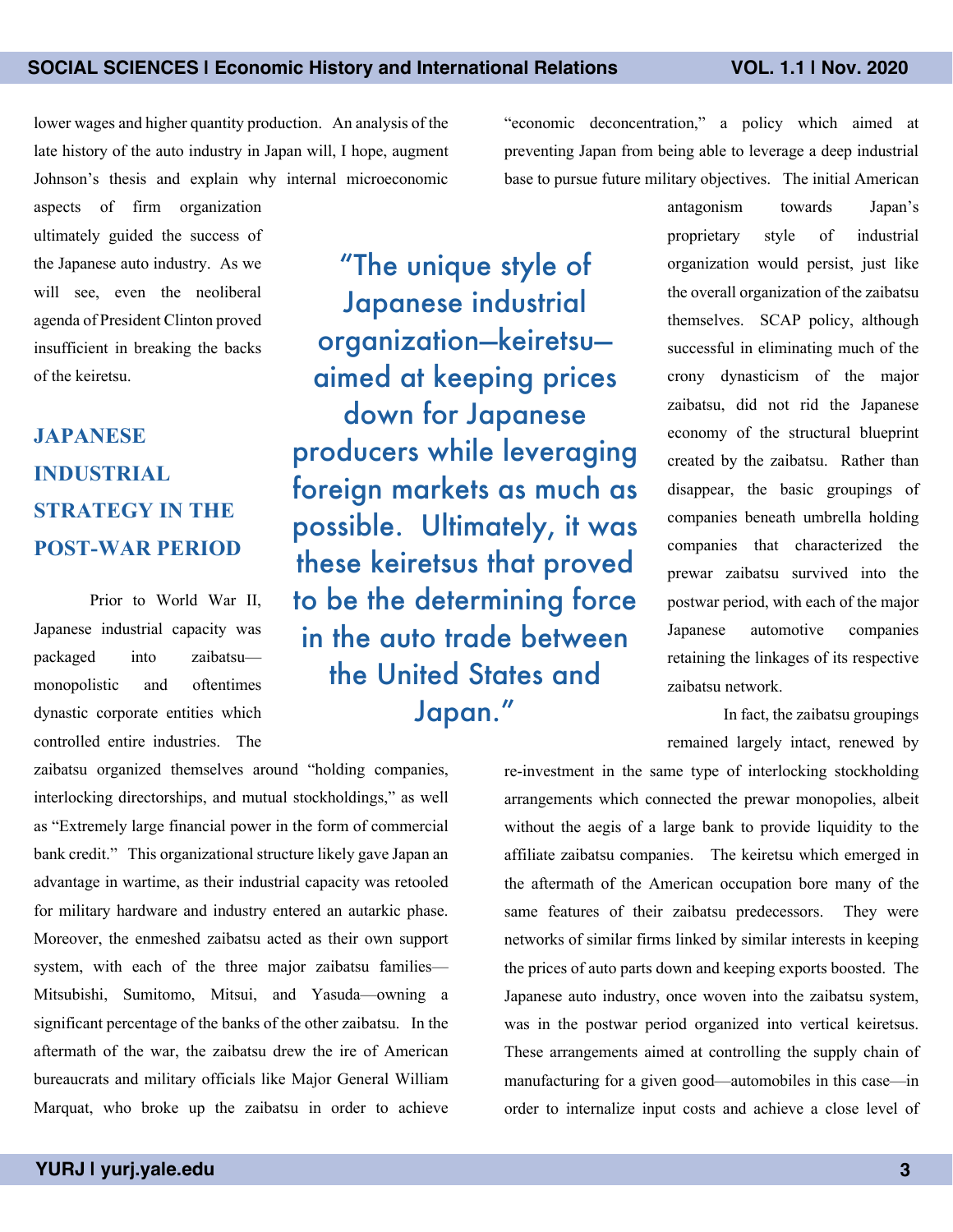cooperation which could outcompete foreign automakers. As opposed to the prewar zaibatsus, the keiretsus were not organized centrally by a family-owned banking trust. Rather, they were vertically or horizontally integrated supply chains which fostered close cooperation between keiretsu members in order to cut costs and reduce competition for inputs in order to strategize years into the future. Gone was the characteristic zaibatsu family structure, which was viewed by General MacArthur's economic advisors as an autarkic obstacle to a democratic Japanese political economy.

In the post-war keiretsus, the linkages between a primary auto manufacturing firm, like Toyota, Honda, or Nissan, and their subsidiary auto parts and affiliate firms were governed primarily by a mutual goal of maximizing economic production. In the automotive industry, cost reduction on a perfirm basis of even the smallest percentage can yield large savings and higher profitability when extrapolated to the entire industry. Moreover, in the resource intensive car industry, the central nodes of the keiretsus—the automakers themselves could dominate the network, demanding cost cutting from their affiliates in return for the promise of greater bulk orders and business aid to the smaller firms. The stability of this keiretsu system in the automotive industry "increases the selfsufficiency of the keiretsu and promotes long-term cooperation through mutual sustenance." The mutual dependencies created by the keiretsu networks among Japanese automakers and part suppliers allowed for a unique bargaining environment which gave Japan an advantage over the auto industry in the United States: cheaper car production.

## **KEIRETSU ORGANIZATION: A FIRM LEVEL VIEW**

The strength of the keiretsus lay in the advantages they conferred to their members. In many ways, the keiretsu was a distinctly Japanese phenomenon—the culmination of a tradition of Japanese industrial discipline and strategy begun in the Meiji Restoration.

From the view of an American firm, each of the major Japanese automakers—Honda, Toyota, Nissan, and Mitsubishi—maintained their own keiretsu. With the exception of Mitsubishi, which can be classified as a horizontal keiretsu due to its involvement in multiple industries in addition to auto manufacturing, the auto conglomerates each organized their own, distinct supply chains. This system reduced competition between automakers and siloed production via interlocking shareholding agreements and long term contracts between suppliers and automakers. To an extent, the auto industry in Japan was anti-competitive vis-à-vis foreign firms. However, Japanese automakers, aided by MITI's protectionist policy still competed against one another on the issue of engineering and design to capture the global market. The industry was not a cartel, so much as it was a highly coordinated oligopoly. Without the influence of MITI, the automobile industry in Japan could not have enjoyed such high levels of success abroad. Without the keiretsus, they could not have sustained growth and production on the global scale.

Keiretsus were bonded together by creating economies of scale for all members of the conglomerate and by reducing production costs for those members. One of the largest sources of cost-reduction for the large producer firms was in wages—in 1960, wages at smaller subcontracting firms were 60% of the larger firms which they supplied. Low wages were reinforced by the Japanese tradition of lifetime employment, which made suppliers reluctant to hiring new employees, instead waiting to phase out a generation of workers. Keeping labor entrenched in the keiretsu system resulted in cost savings on all levels. These features made the relationship particularly advantageous to a company like Toyota or Nissan, for whom lower domestic input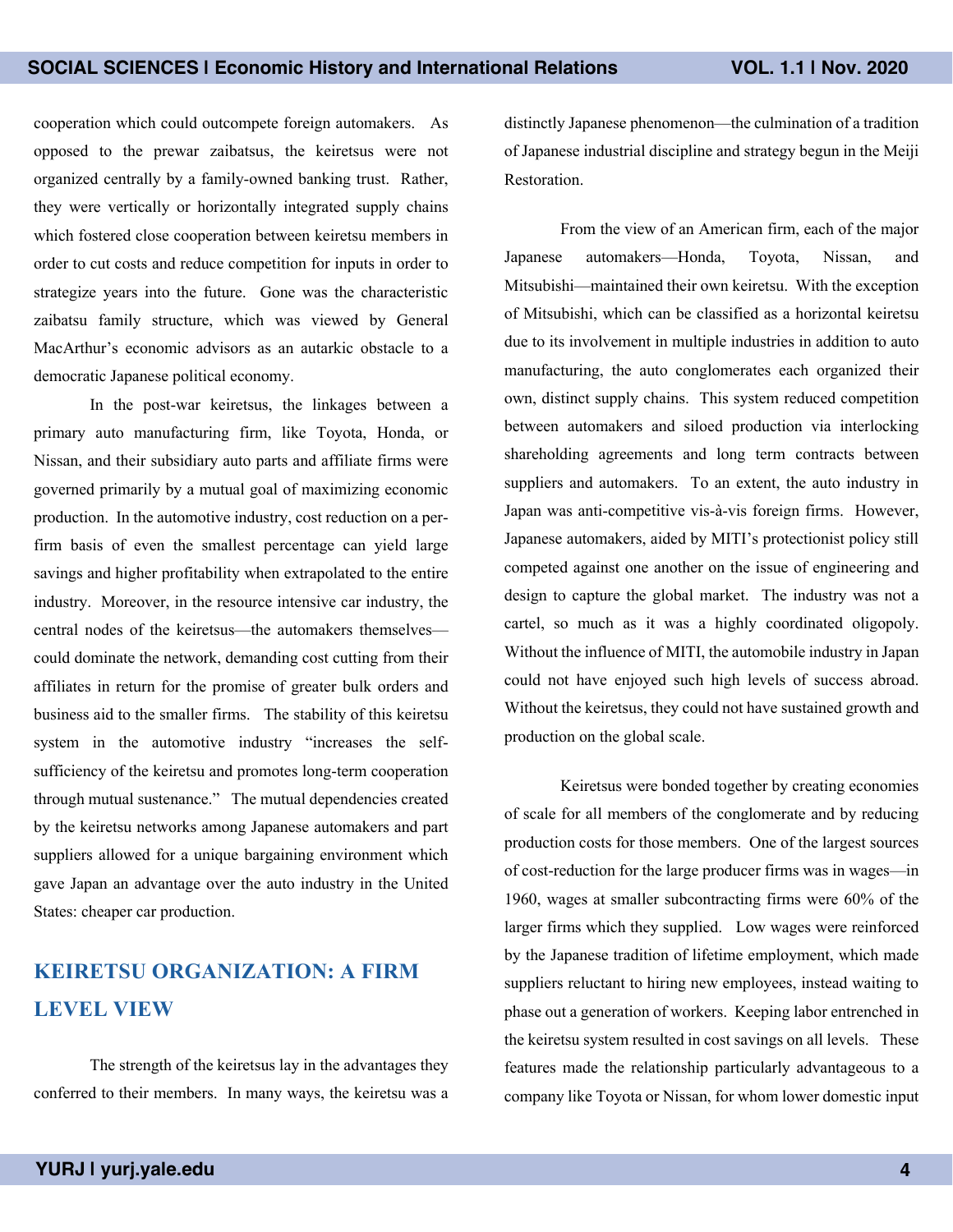costs increased competitiveness on the international market. Moreover, smaller firms were rewarded for their willingness to supply inputs at a lower cost with larger purchase orders. The inter-firm relationships established in the keiretsu structure limited the flexibility of smaller firms and enhanced the profitability of larger firms.

Why did American firms not emulate their Japanese competitors? The reason is primarily cultural: Japanese automakers maintained a high degree of trust with their supplier firms, while American automakers kept suppliers at armslength. Interlocking shareholding agreements and consulting and business assistance followed purchase orders. On average, Japanese automaker-supplier relationships had endured for an average of more than 40 years by the turn of the 21st century. Established, institutional trust was a hallmark concept of the Japanese keiretsus, and one which was completely foreign to American automakers. The story of the keiretsu, therefore, is a story of American industrial sclerosis and Japanese industrial innovation.

## **ADVANTAGES OF KEIRETSU MEMBERSHIP**

Keiretsu membership was an appealing proposition for member firms for many reasons, but the most important were the following: the potential for a robust supplier-producer relationship in which suppliers oftentimes advised or invested in their supplier affiliates, and the economic protection offered by a larger firm with production capacity around the globe.

At Toyota, keiretsu negotiations between auto executives and suppliers were conducted in large conference rooms known as obeyas. The primary function of these rooms was to facilitate cooperation and information sharing between all sectors—supply, design, engineering, and finance—integral

to the automotive development process. These types of meetings, in which suppliers were directly involved in the design process, were a unique feature of Toyota's corporate style. They allowed the affiliate firms of Toyota's keiretsu to participate directly in product-development meetings, thus expediting the time it would take to design and produce a car and fostering closer interpersonal relationships between producer and supplier. As is apparent from the name, the obeya were an explicitly Japanese phenomenon, originating from the Toyota Motor Corporation. While American firms would later adapt to the Japanese style of auto manufacturing, the obeya strengthened the keiretsus and simplified Toyota's car development timeline. And obeyas were not an isolated aspect of the keiretsu system. Rather, they were part and parcel of a broader network effect of the keiretsus that allowed the member firms to outcompete their foreign competitors by making cheaper cars in higher volumes, leveraging close, trust-built relationships to streamline production.

Automotive keiretsus were also bonded together by a system of "mutual sustenance" that ensured that the business success of the central carmaker would trickle down to the parts suppliers. Honda would routinely offer advice and business support to its suppliers, helping improve their profitability and in turn securing the relationship for Honda's future production needs. This facet of the keiretsu structure was grounded upon the principle that investing in the member firms would translate to long term growth investment in the larger automakers. Rather than laid out in a contract, the resulting relationship which developed between the affiliates and their keiretsu partners was one "based on trust, cooperation, and educational support for suppliers." The stability which this model afforded to all participants far outweighed the potential downsides of such coordination, allowing all firms to engage in economies of scale in a less competitive business environment.

Overall, the keiretsu corporate structure gave the Japanese auto industry the microeconomic flexibility to make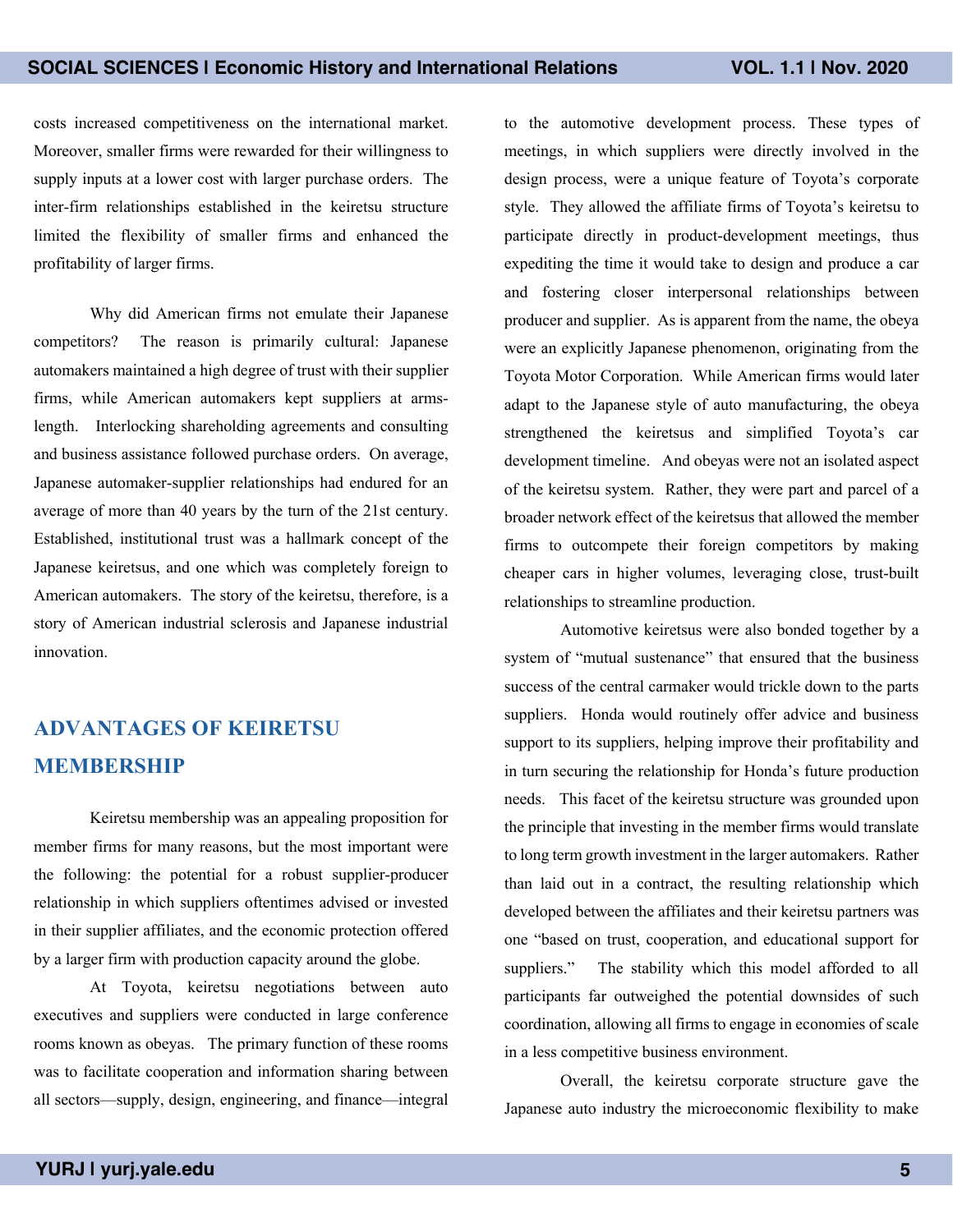larger investments in international growth. Within the keiretsus, profit incentives for both automakers and their suppliers enjoyed a direct relationship. In the United States, however, such buyer-seller networks simply did not exist. On top of that, the trust-based relationships upon which the keiretsus operated also made outside suppliers and producers less appealing to keiretsu member firms, creating a sort of trade barrier independent of government intervention. That trade barrier was strengthened as much by the guarantee of economies of scale as by a recognition that all Japanese firms would act cohesively. Keiretsu member firms with long term contracts to the central automaker would rather continue their bilateral relationship with that firm than sell to a foreign automaker, with whom they would not have had the advantage of a shared culture or national interest. That exclusivity, and the commercial security it afforded, undoubtedly shaped the impenetrability of the keiretsus to American competitors. While Japan's keiretsus were at their height, foreign competitors could not leverage trust-based relationships with producers to keep prices down and make long term investments. Given the international circumstances of the 1973 oil crisis, the internal management of auto firms mattered substantially more on a basis of cost savings, far more than MITI's capacity to restrict or subsidize trade and industry.

# **THE AMERICAN RESPONSE TO JAPANESE INCURSION**

The background of the keiretsu industrial structure in Japan provides ample contrast with the automotive industry in the United States. While major Japanese auto manufacturers leveraged their industrial organization in order to cut costs, shield their domestic market from foreign competition, and flood the international marketplace with cheap cars, American automakers lacked the adaptability and flexibility to compete with an industry that was so internally coordinated. Japanese trade representative Hidetoshi Ukawa stated in an interview that "we [the Japanese] can't dictate the size of our [auto] exports to the U.S. market. That depends on the American consumer." This attitude towards the auto trade reflected in Japan an understanding mirrored by the keiretsu arrangements—that under the pressures of trade liberalization and globalization, cost-reduction and industrial coordination would yield marketplace dominance in the vital auto industry. Cheaper production costs stemming from low wages met demand for cheaper cars, and Japan was able to make those cheaper cars, largely independent of MITI policy.

American demand for Japanese cars was so high in the early 1980's, that, in 1985, MITI announced the continuation of a Voluntary Restraint Agreement to limit the amount of auto exports Japan shipped to the United States. The 1985 VRA had been in place several years prior and responded to the concerns of the US automakers, who believed Japan was becoming a hegemonic force in the automotive industry: between 1969 and 1985 Japan increased its share of global car production from 3.6% to 25.5%. But instead of catching up to the Japanese industry, the Americans stagnated. Economics reporter Hobart Rowen wrote in The Washington Post that, "the American industry did almost nothing to make itself competitive with producers of small Japanese cars. The VRA never was linked to specific investment decisions or wage concessions." In other words, the American automakers did little to recalibrate their investments in relation to Japanese market expansion.

While the American auto industry continued to putter along, producing large, fuel inefficient cars, the Japanese built up their portfolio of factories in the United States, continuing to poach business even under the VRA. By subverting the VRA and relocating a share of production to the U.S. mainland, the Japanese auto industry, independent of MITI's direction, improved its condition. The VRA merely served as a signal to redirect investment to cope with the pressures of trade

.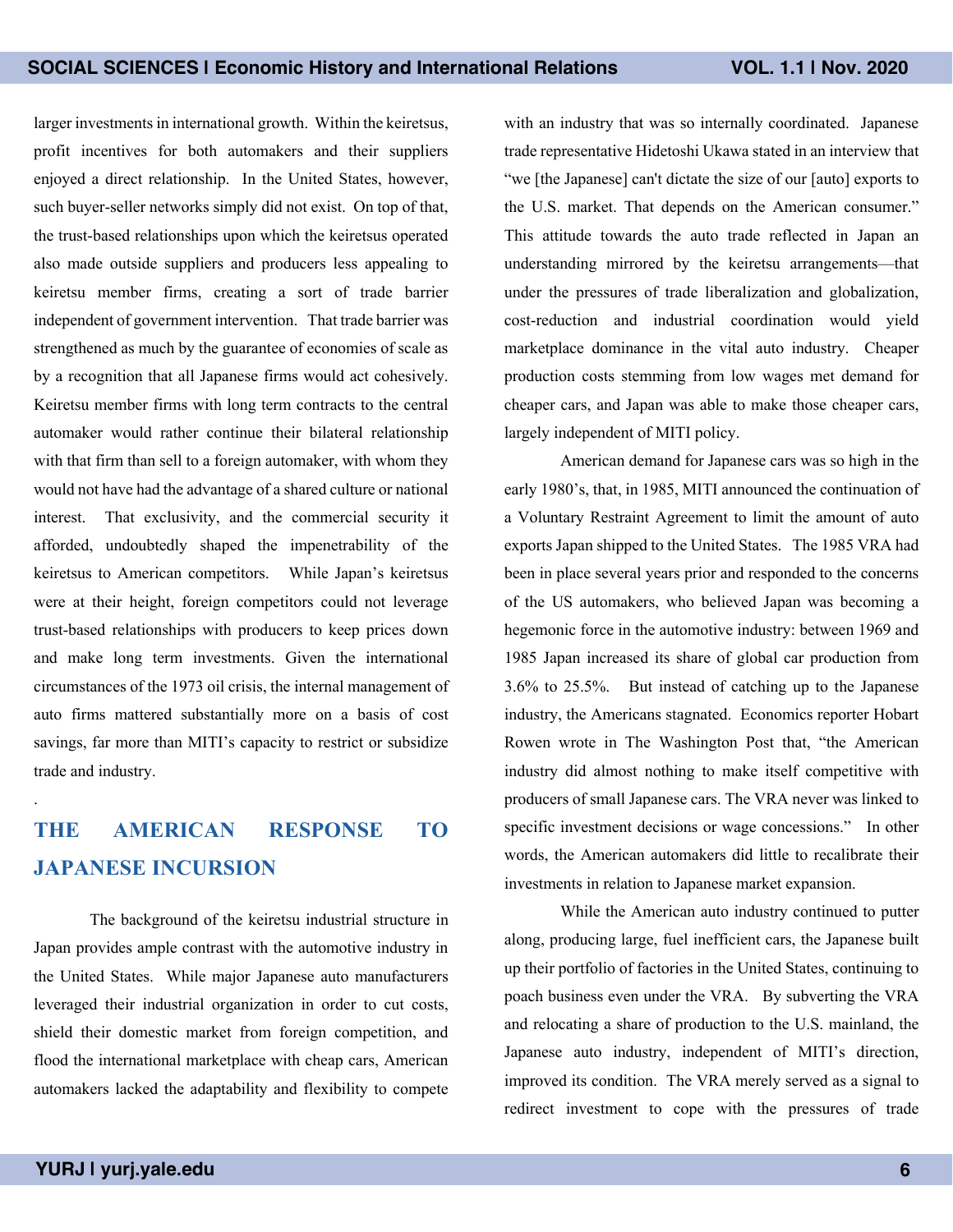liberalization. And voluntary agreements could only go so far towards securing a future for US automakers—in the wake of the VRA, Toyota, Honda, Nissan, and Mitsubishi all made investments in US plants and negotiated to supply US automakers with engine parts and in some cases even whole cars to fill the subcompact range. The major Japanese firms also entered into "joint-venture" agreements with their American counterparts, agreeing to supply US automakers with parts, and in some cases even mass purchase orders for finished autos. American firms ultimately found it more profitable to enter contractual agreements with larger Japanese firms. Japanese producers were simply better equipped with their keiretsu cost savings to dominate the global market for small cars. Under the VRA, which was official MITI policy, the Japanese automakers adjusted short term investments in ways which would serve their long term export ambitions and corner American automakers on their home field.

On the American front, the development of auto manufacturing had been enjoying steady growth since the beginning of the postwar period. That growth among the Big Three automakers—Chrysler, Ford, and General Motors however, was halted by the oil crisis, and between 1972 and 1980 imports of cars, mostly from Japan, grew from 15 to 27 percent. In the preceding years, stability in the auto industry had handed the United Auto Workers a considerable amount of political power, forcing wages for auto workers up and thus squeezing the auto industry's ability to respond to changing consumer demand. Thus a void was opened and promptly filled by small Japanese cars. Unlike in the United States, Japanese auto worker unions, like the Toyota Motor Workers Union, were more or less subservient to the corporation whose employees they represented. This symbiotic relationship contrasted heavily with the large concessions demanded by UAW representatives of the Big Three. A 1998 UAW led strike on General Motors contributed to a daily loss of \$80 million dollars. Such strikes were nonexistent in the factories of

Japanese automakers, on the Japanese mainland or in the US, where the Japanese sought to avoid the management problem of unionization. Therefore, the issue of unions, although isolated internally within the domestic politics of Japan and the US, had an external effect on the balance of trade between the two countries. Overall, industrial organization and managementlevel decision making can reflect massive differences in profitability and market share in the auto industry. While the Japanese utilized keiretsus to cut costs and pursued a policy of non-unionization in the United States to keep wages down, American manufacturers could not match the pricing nor possessed the business flexibility to meet changing consumer demand.

### **THE 1995 AUTO DISPUTE: KEIRETSUS IN DIPLOMACY**

The tensions from the era of the VRA continued into the 1990's, proving that the auto trade surplus which Japan enjoyed with the United States was relatively immune to trade restrictions. These tensions between the United States and Japan came to a fore in the 1995 auto dispute, in which President Clinton threatened to enact \$6 billion in tariffs on luxury auto imports to the US from Japan in response to Japanese unwillingness to make room for American auto part imports in Japan. The lesson of the dispute, and its recognition of the increasingly globalized supremacy of the Japanese auto industry, speaks to the potency of Japan's keiretsus to delay and avoid trade liberalization.

The dispute, which arose out of a complaint launched against Japan by the United States and the WTO, reflected American exasperation with Japan's growing automotive power. While Japanese companies continued to undercut American competitors by using the unique structure of the keiretsus to avert steep supply costs, this strategy also limited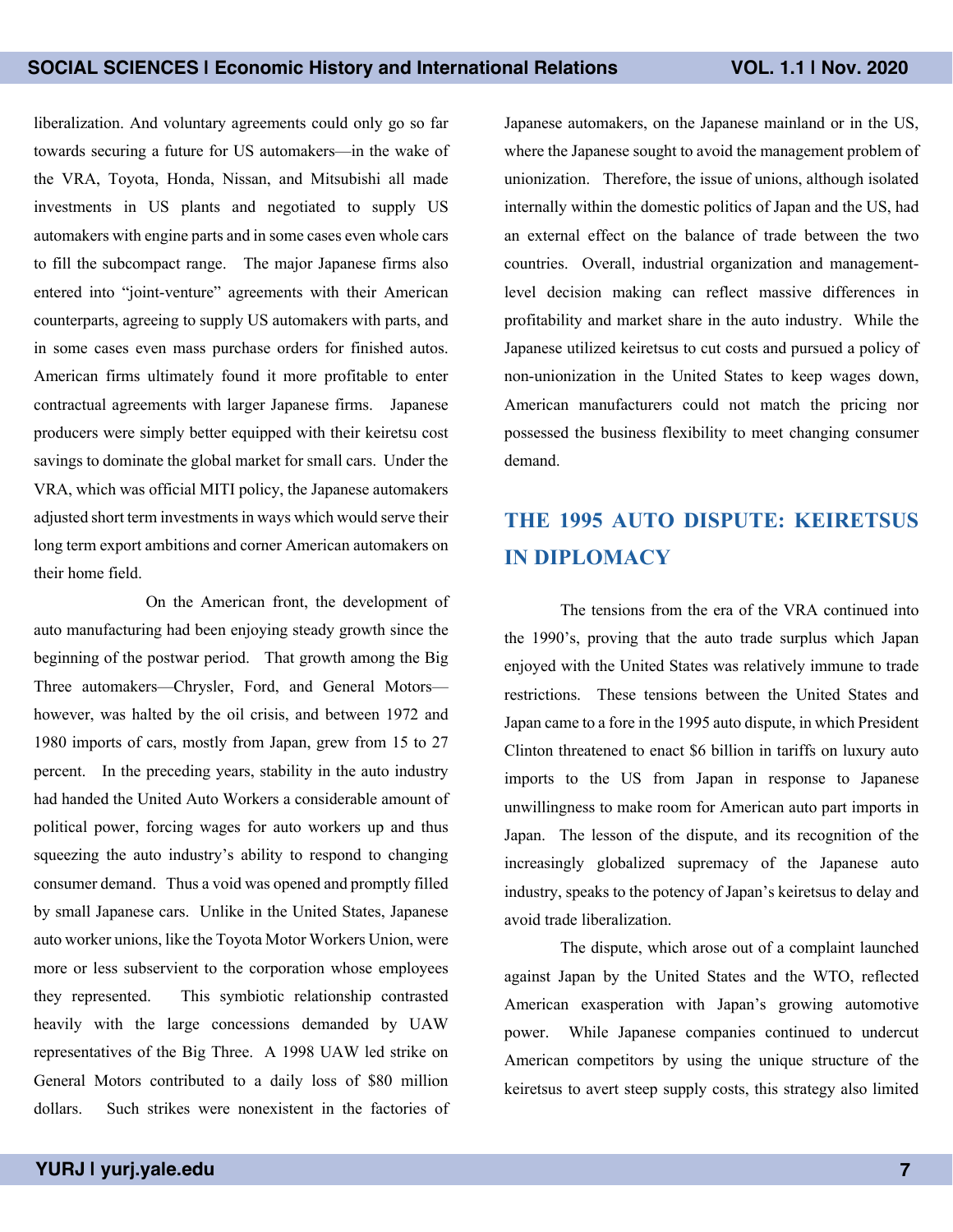the power of American companies to export to Japan. This imbalance produced a Japanese auto parts market of which Americans made up 2.6%, and an American market of which the Japanese made up 32.5%. Under the agreement, the American threat of sanctions brought the Japanese to concede non-specific import quotas. While the official terms of the agreement seemed to benefit both sides—Japan avoiding costly tariffs and the United States' suppliers gaining a foothold in the seemingly impenetrable Japanese market, the lack of concrete steps to address the trade imbalance was flagrant. For one, the keiretsus of the auto industry openly opposed the import quotas, as ceding a portion of their supplier network to foreign competition would undoubtedly hurt their bottom line. As a result, there were no concrete quotas enacted under the agreement, as Japanese industry had the final say, thus exposing the discrepancy between the perceived power of MITI to put Japanese industries in line and the relative independence of the auto industry on matters of trade. Americans recognized this issue, and the New York Times reported that "the issue [of the auto dispute] was considered critical to breaking the "keiretsu" system of suppliers, which [had] been blamed for many of the troubles American companies encounter in Japan." Just a few years before the dispute erupted, Japan's trade surplus with the United States also became a point of contention for third party presidential candidate Ross Perot, who often remarked on the declining caliber of US auto manufacturing and the necessity of bolstering domestic production with industrial policy. Overall, the trade dispute points to the fact that the CEOs of Japan's automakers would eventually determine the success of the agreement, dictating to the American their adjustments to import buying, not vice-versa. The survival of the profitable keiretsus, rather than MITI's policy, once again seemed to directly affect Japan's global automotive reach.

#### **CONCLUSION**

A Harvard Business School Report on the "new keiretsus" asserts that "the essence of keiretsu has proved durable, and the ability to avoid the hidden costs of Westernstyle supplier relationships is an important reason." The keiretsu structure has largely survived, despite the recent global movement towards market liberalization, led often by the United States. The fact that keiretsus have seemed to be so impenetrable in the auto industry is largely a testament to their ability to coexist with, adapt to, and sometimes even determine the course of state policy and diplomatic agreements. The 1985 VRA extension and the 1995 auto dispute both allowed the auto industry to utilize their efficient keiretsu business structure to work around political conditions which were hostile to the growing Japanese trade surplus. In each case, it was the keiretsu which offered the Japanese auto industry a competitive advantage, allowing them to cut costs and reshuffle investments to box out foreign competition. It is this story then, in addition to the story that Chalmers Johnson tells in MITI and the Japanese Miracle, which explains the rapid ascent of Japanese auto manufacturing in the postwar era.

#### **ENDNOTES**

.

- Aoki, Katsuki, and Thomas T. Lennefors. "The New, Improved Keiretsu." *Harvard Business Review*, September 2013. https://hbr.org/2013/09/the-new-improved-keiretsu.
- Bhagwati, Jagdish. "The US-Japan Car Dispute: A Monumental Mistake." *International Affairs (Royal Institute of International Affairs 1944-)* 72, no. 2 (1996): 261-79. Accessed April 24, 2020. doi:10.2307/2624355.
- Burkstr, Beth. "GM, UAW Reach Tentative Accord." *The Washington Post*, July 29, 1998. https://www.washingtonpost.com/archive/politics/1998/0 7/29/gm-uaw-reach-tentative-accord/40e7102b-372a-4f23-9185-c2d14e5d9f16/.

Daito, Eisuke. "Automation and the Organization of Production in the Japanese Automobile Industry: Nissan and Toyota in the 1950s." *Enterprise & Society* 1, no. 1 (2000): 139-78. Accessed April 24, 2020. www.jstor.org/stable/23699656.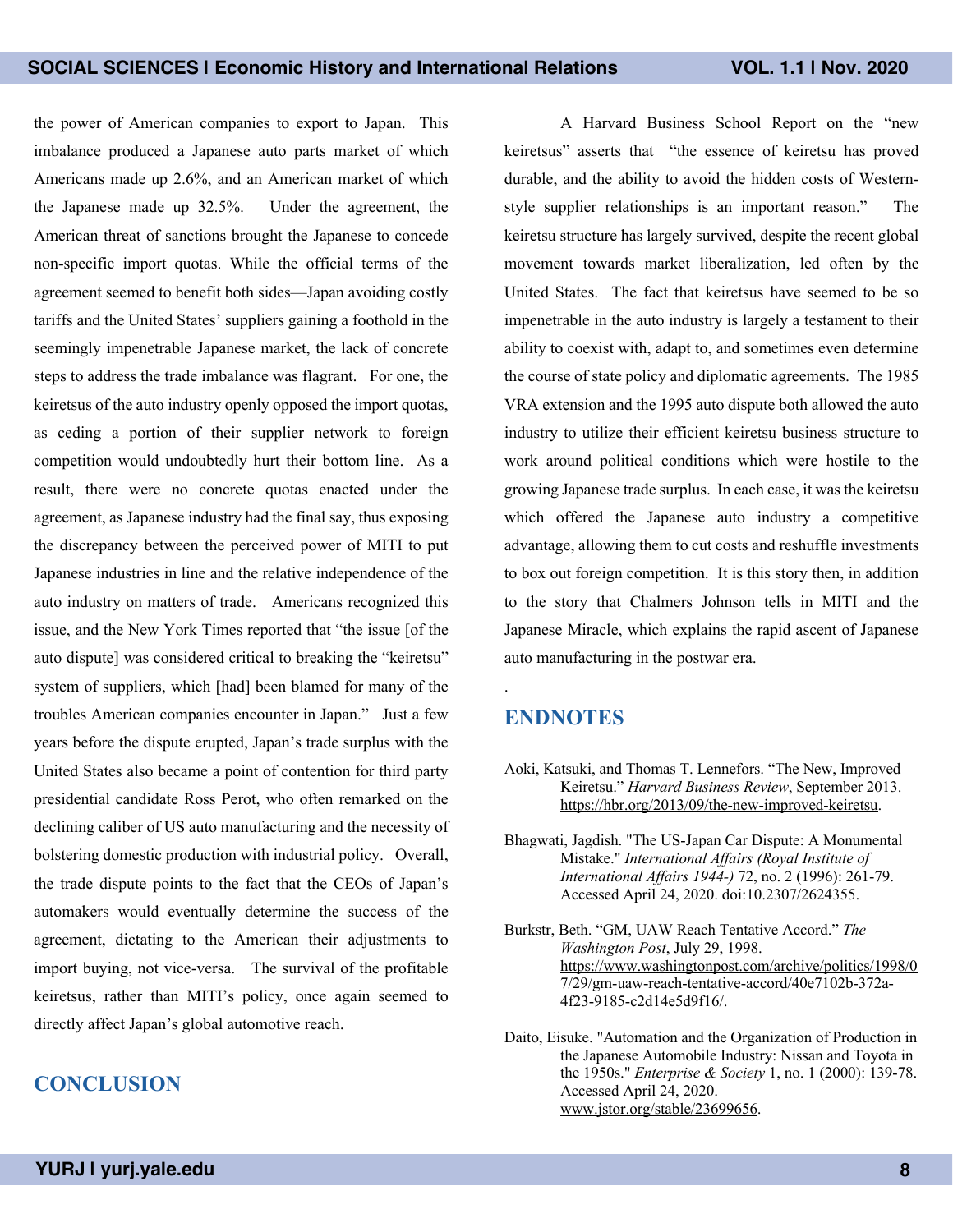Dower, John W. *Embracing Defease: Japan in the Wake of World War II*. New York: W.W. Norton & Company, 2000.

Dunn, James A. "Automobiles in International Trade: Regime Change or Persistence?" *International Organization* 41, no. 2 (1987): 225-52. Accessed April 24, 2020. www.jstor.org/stable/2706661.

Dyer, Jeffrey H., and Wujin Chu. "The Determinants of Trust in Supplier-Automaker Relationships in the U.S., Japan, and Korea." *Journal of International Business Studies* 31, no. 2 (2000): 259-85. Accessed July 28, 2020. www.jstor.org/stable/155637.

Encarnation, Dennis J., and Mark Mason. "Neither MITI Nor America: The Political Economy of Capital Liberalization in Japan." *International Organization* 44, no. 1 (1990): 25-54. Accessed April 24, 2020. www.jstor.org/stable/2706808.

Friedman, Thomas L., *The Lexus and the Olive Tree: Understanding Globalization*. New York: Anchor Books, 2000.

George J. Nelson. (1962). The Zaibatsu: 'A Japanese Quartet'. *Financial Analysts Journal, 18*(3), 99-99. Retrieved April 24, 2020, from www.jstor.org/stable/4469353.

Glasmeier, Amy K., and Richard E. McCluskey. "U.S. Auto Parts Production: An Analysis of the Organization and Location of a Changing Industry." *Economic Geography* 63, no. 2 (1987): 142-59. Accessed April 24, 2020. doi:10.2307/144151.

> Johnson, Chalmers. *MITI and the Japanese Miracle: The Growth of Industrial Policy, 1925-1975*. Stanford: Stanford University Press, 1982.

Jusko, Jill. "Obeya: The Brain of the Lean Enterprise." *IndustryWeek*, September 30, 2016. https://www.industryweek.com/operations/continuousimprovement/article/21987518/obeya-the-brain-of-thelean-enterprise.

Kim, Hicheon, Robert E. Hoskisson, and William P. Wan. "Power Dependence, Diversification Strategy, and Performance in Keiretsu Member Firms." *Strategic Management Journal* 25, no. 7 (2004): 613-36. Accessed April 24, 2020. www.jstor.org/stable/20142149.

Lincoln, James R., Michael L. Gerlach, and Christina L. Ahmadjian. "Keiretsu Networks and Corporate Performance in Japan." *American Sociological Review* 61, no. 1 (1996): 67-88. Accessed April 24, 2020. www.jstor.org/stable/2096407.

Maswood, S. Javed. "Does Revisionism Work? U.S. Trade Strategy and the 1995 U.S.-Japan Auto Dispute." *Pacific Affairs* 70, no. 4 (1997): 533-54. Accessed April 24, 2020. doi:10.2307/2761322.

Mori, Kiyoshi. "Industrial Sea Change: How Changes in Keiretsu Are Opening the Japanese Market." *The Brookings Review* 12, no. 4 (1994): 20-23. Accessed April 24, 2020. doi:10.2307/20080505.

Nanto, Dick K., and Gwenell L. Bass. *The 1995 Japan-U.S. Auto and Parts Trade Dispute: The Terms of the Settlement and Implications*. Washington, DC: Congressional Research Service, 1995. https://digital.library.unt.edu/ark:/67531/metacrs268/m1/ 1/high\_res\_d/95-876E\_1995Aug09.txt.

Pearson, Charles, and Wendy Takacs. "Should the U.S. Restrict Auto Imports?" *Challenge* 24, no. 2 (1981): 45-52. Accessed April 24, 2020. www.jstor.org/stable/40719960.

Reich, Robert B. "Why the US Needs an Industrial Policy." *Harvard Business Review* January (1982). https://hbr.org/1982/01/why-the-us-needs-an-industrialpolicy.

Rothstein, Jeffrey S. "The Uncertain Future of the American Auto Industry." *New Labor Forum* 15, no. 2 (2006): 65-73. Accessed April 24, 2020. www.jstor.org/stable/40342622.

Rowen, Hobart. "Good Riddance to the Car Quotas." *The Washington Post*, February 24, 1985. https://www.washingtonpost.com/archive/business/1985/ 02/24/good-riddance-to-the-car-quotas/6f34d090-a9c6- 4f66-b7e7-37f6a27fae77/.

Rowen, Hobart. "Perot Talks, Walks Like a Protectionist." *The Washington Post*. June 21, 1992. https://www.washingtonpost.com/archive/business/1992/ 06/21/perot-talks-walks-like-a-protectionist/dd4a3a87- 6c0b-403d-8ba2-0fe7f7b15ef2/.

Sang Min Lee. "A Comparative Study of the Automobile Industry in Japan and Korea: From Visible to Invisible Barriers." *Asian Survey* 51, no. 5 (2011): 876-98. Accessed April 24, 2020. doi:10.1525/as.2011.51.5.876.

Sambharya, Rakesh B., and Kunal Banerji. "The Effect of Keiretsu Affiliation and Resource Dependencies on Supplier Firm Performance in the Japanese Automobile Industry." *MIR: Management International Review* 46, no. 1 (2006): 7-37. Accessed April 24, 2020. www.jstor.org/stable/40836070.